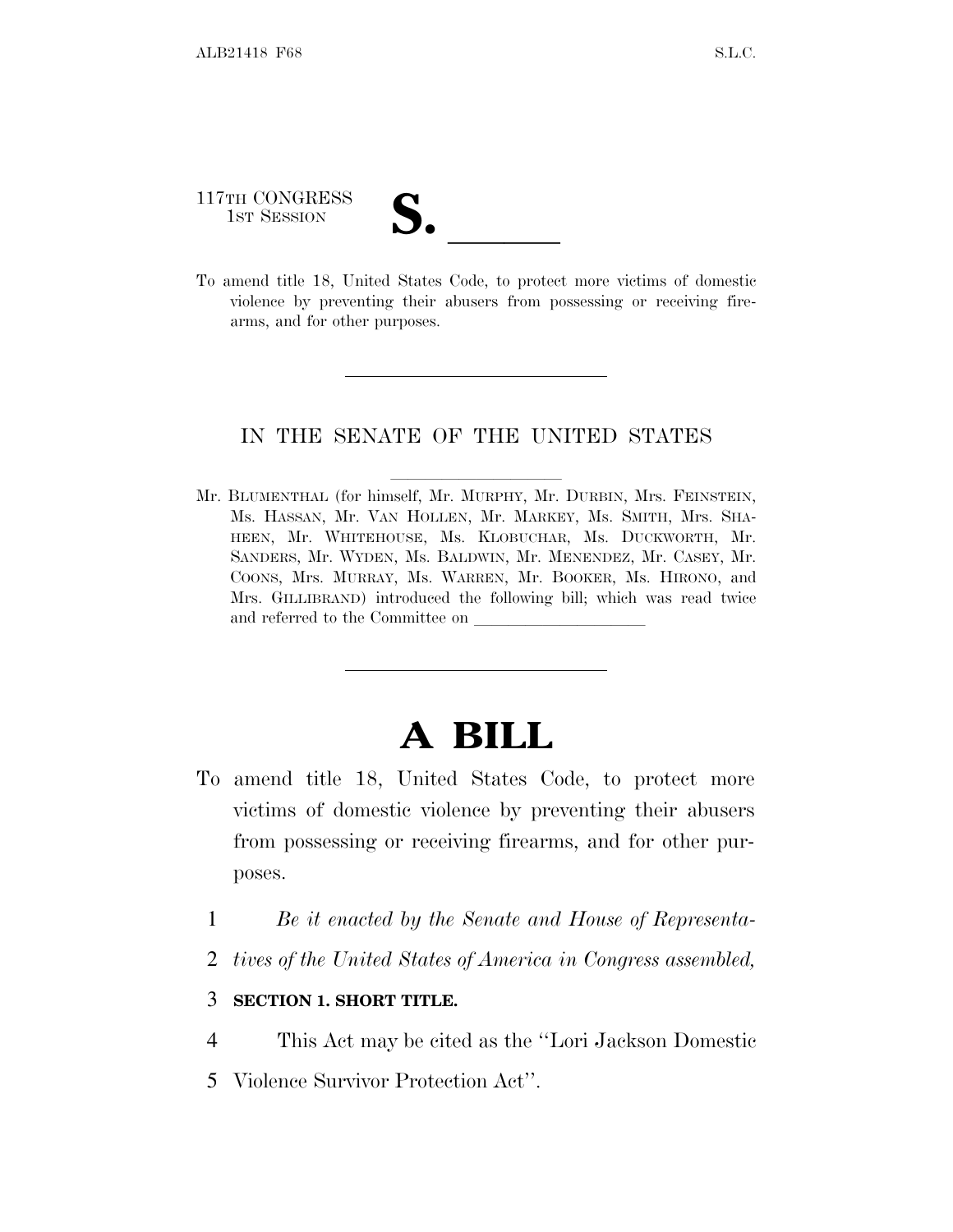| 1              | SEC. 2. DEFINITIONS OF "INTIMATE PARTNER" AND "MIS-  |
|----------------|------------------------------------------------------|
| $\overline{2}$ | DEMEANOR CRIME OF DOMESTIC VIOLENCE"                 |
| 3              | <b>EXPANDED.</b>                                     |
| $\overline{4}$ | Section $921(a)$ of title 18, United States Code, is |
| 5              | amended-                                             |
| 6              | $(1)$ by inserting before paragraph $(32)$ the fol-  |
| 7              | lowing:                                              |
| 8              | "(31) The term 'covered domestic violence court      |
| 9              | order' means a court order—                          |
| 10             | "(A) that was issued—                                |
| 11             | "(i) after a hearing of which such per-              |
| 12             | son received actual notice, and at which             |
| 13             | such person had an opportunity to partici-           |
| 14             | pate; or                                             |
| 15             | "(ii) in the case of an ex parte order,              |
| 16             | relative to which notice and opportunity to          |
| 17             | be heard are provided—                               |
| 18             | $\lq(1)$ within the time required by                 |
| 19             | State, tribal, or territorial law; and               |
| 20             | $\lq\lq$ (II) in any event within a rea-             |
| 21             | sonable time after the order is issued,              |
| 22             | sufficient to protect the due process                |
| 23             | rights of the person;                                |
| 24             | $\lq\lq$ that restrains such person from—            |
| 25             | "(i) harassing, stalking, or threat-                 |
| 26             | ening an intimate partner of such person             |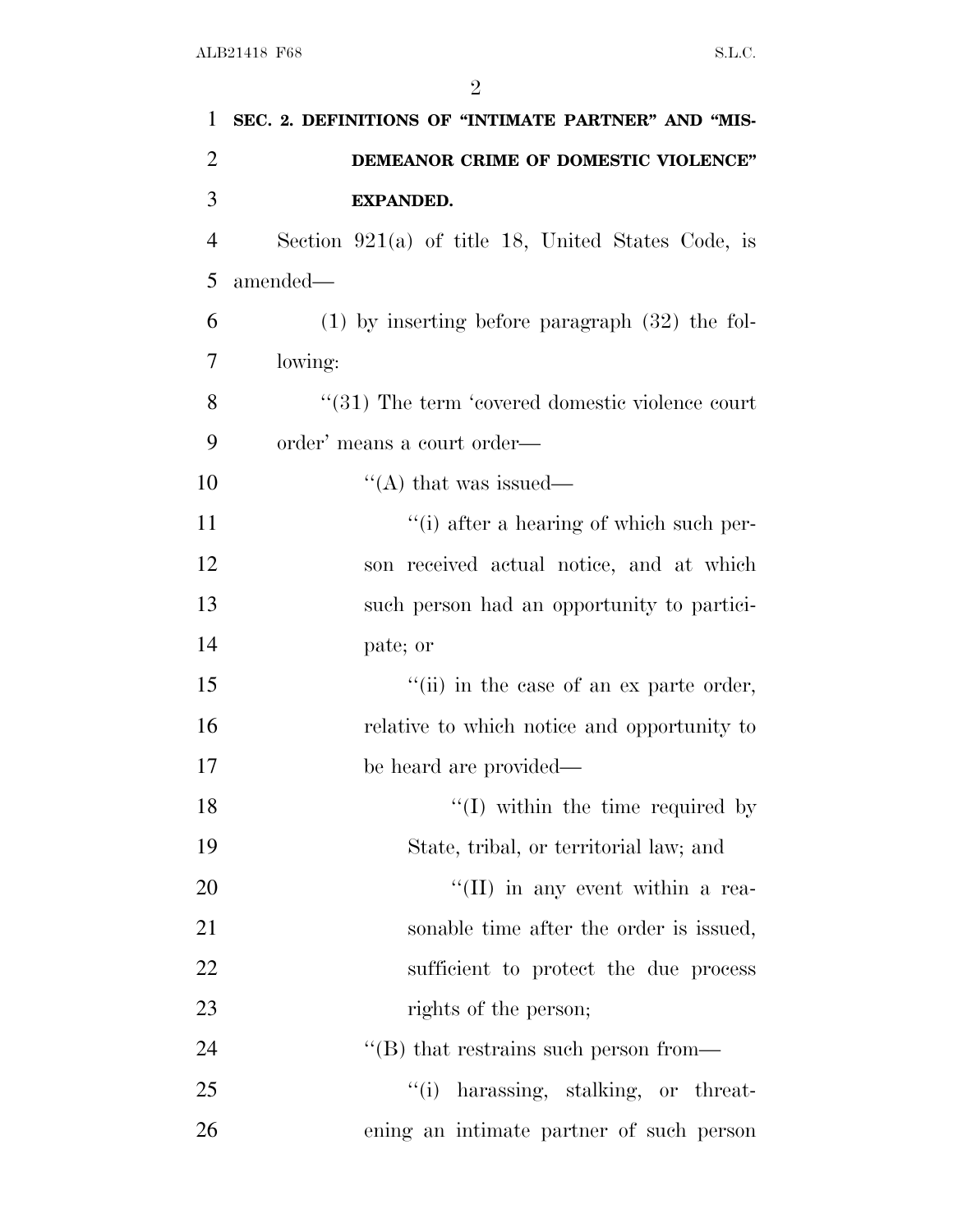| $\mathbf{1}$   | or child of such intimate partner or person,          |
|----------------|-------------------------------------------------------|
| $\overline{2}$ | or engaging in other conduct that would               |
| 3              | place an intimate partner in reasonable               |
| $\overline{4}$ | fear of bodily injury to the partner or               |
| 5              | child; or                                             |
| 6              | "(ii) intimidating or dissuading a wit-               |
| 7              | ness from testifying in court; and                    |
| 8              | $\lq\lq$ <sup>"</sup> (C) that—                       |
| 9              | "(i) includes a finding that such per-                |
| 10             | son represents a credible threat to the               |
| 11             | physical safety of such individual described          |
| 12             | in subparagraph $(B)$ ; or                            |
| 13             | "(ii) by its terms explicitly prohibits               |
| 14             | the use, attempted use, or threatened use             |
| 15             | of physical force against such individual             |
| 16             | described in subparagraph (B) that would              |
| 17             | reasonably be expected to cause bodily in-            |
| 18             | jury.";                                               |
| 19             | $(2)$ in paragraph $(32)$ , by striking all that fol- |
| 20             | lows after "The term 'intimate partner'" and insert-  |
| 21             | ing the following: "-                                 |
| 22             | $\lq\lq$ means, with respect to a person, the         |
| 23             | spouse of the person, a former spouse of the person,  |
| 24             | an individual who is a parent of a child of the per-  |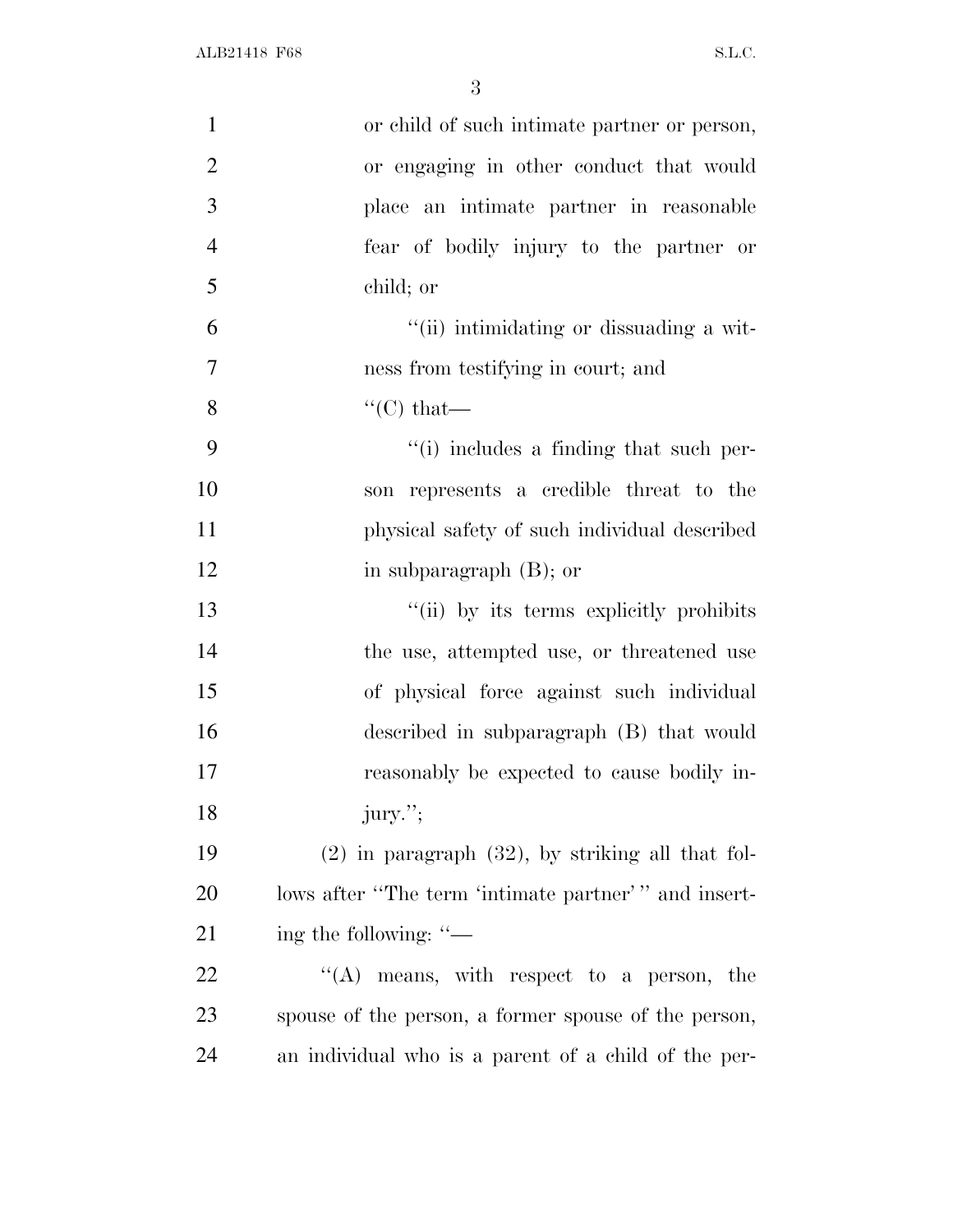| $\mathbf{1}$   | son, and an individual who cohabitates or has           |
|----------------|---------------------------------------------------------|
| $\overline{2}$ | cohabited with the person; and                          |
| 3              | $\lq\lq(B)$ includes—                                   |
| $\overline{4}$ | $\lq\lq$ (i) a dating partner (as defined in section    |
| 5              | 2266) or former dating partner; and                     |
| 6              | "(ii) any other person similarly situated to            |
| $\overline{7}$ | a spouse who is protected by the domestic or            |
| 8              | family violence laws of the State, local, or tribal     |
| 9              | jurisdiction in which the injury occurred or            |
| 10             | where the victim resides."; and                         |
| 11             | $(3)$ in paragraph $(33)(A)$ —                          |
| 12             | $(A)$ in clause (i), by inserting after "Fed-           |
| 13             | eral, State," the following: "municipal,"; and          |
| 14             | $(B)$ in clause $(ii)$ —                                |
| 15             | (i) by striking "or the threatened"                     |
| 16             | and inserting "the threatened";                         |
| 17             | (ii) by inserting "or stalking" after                   |
| 18             | "deadly weapon"; and                                    |
| 19             | (iii) by inserting "dating partner (as                  |
| 20             | defined in section 2266)," after "spouse,"              |
| 21             | each place it appears.                                  |
| 22             | SEC. 3. UNLAWFUL SALE OF FIREARM TO A PERSON SUB-       |
| 23             | JECT TO COURT ORDER.                                    |
| 24             | Section $922(d)(8)$ of title 18, United States Code, is |
| 25             | amended to read as follows:                             |